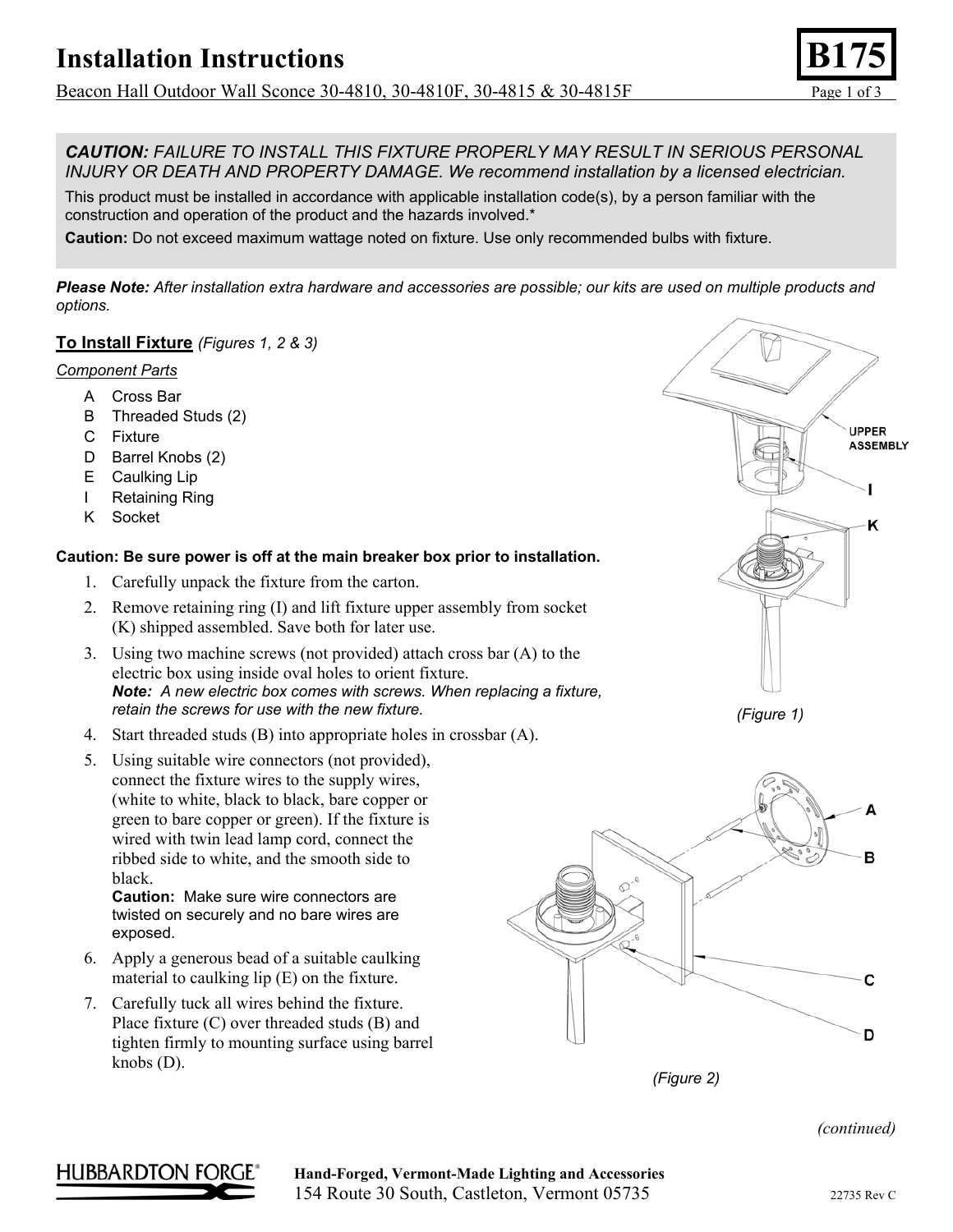# **Installation Instructions**

## Beacon Hall Outdoor Wall Sconce 30-4810, 30-4810F, 30-4815 & 30-4815F Page 2 of 3

## **To Install Glass** *(Figures 4 & 5)*

### *Component Parts*

- F Inner Glass
- G Outer Glass
- H Glass Cage
- I Retaining Ring
- J Socket Tool
- K Socket
- N Top Hat
- P Flat head Screw (2)
- Q Top Cover
- R Finial
- S Cover Plate (Model 30-4815 only)
- 1. Disassemble upper assembly by unthreading finial (R) and removing the two flat head screws (P) under top cover (Q) (*Figure 4).* Set all pieces aside for later use.
- 2. Slip outer glass (G) over socket (K).
- 3. Slip glass cage (H) over socket (K).
- 4. Thread retaining ring (I) onto socket using provided socket tool (J). *Do not over tighten.*
- 5. Install bulb. *(Fluorescent versions bulb is included.)*
- 6. Slip inner glass (F) over socket (K) and bulb.









 $\mathsf{R}$ 

*(Figure 4) (Figure 5)* 

**HUBBARDTON FORGE<sup>®</sup> Hand-Forged, Vermont-Made Lighting and Accessories** 154 Route 30 South, Castleton, Vermont 05735 22735 Rev C

*(continued)*